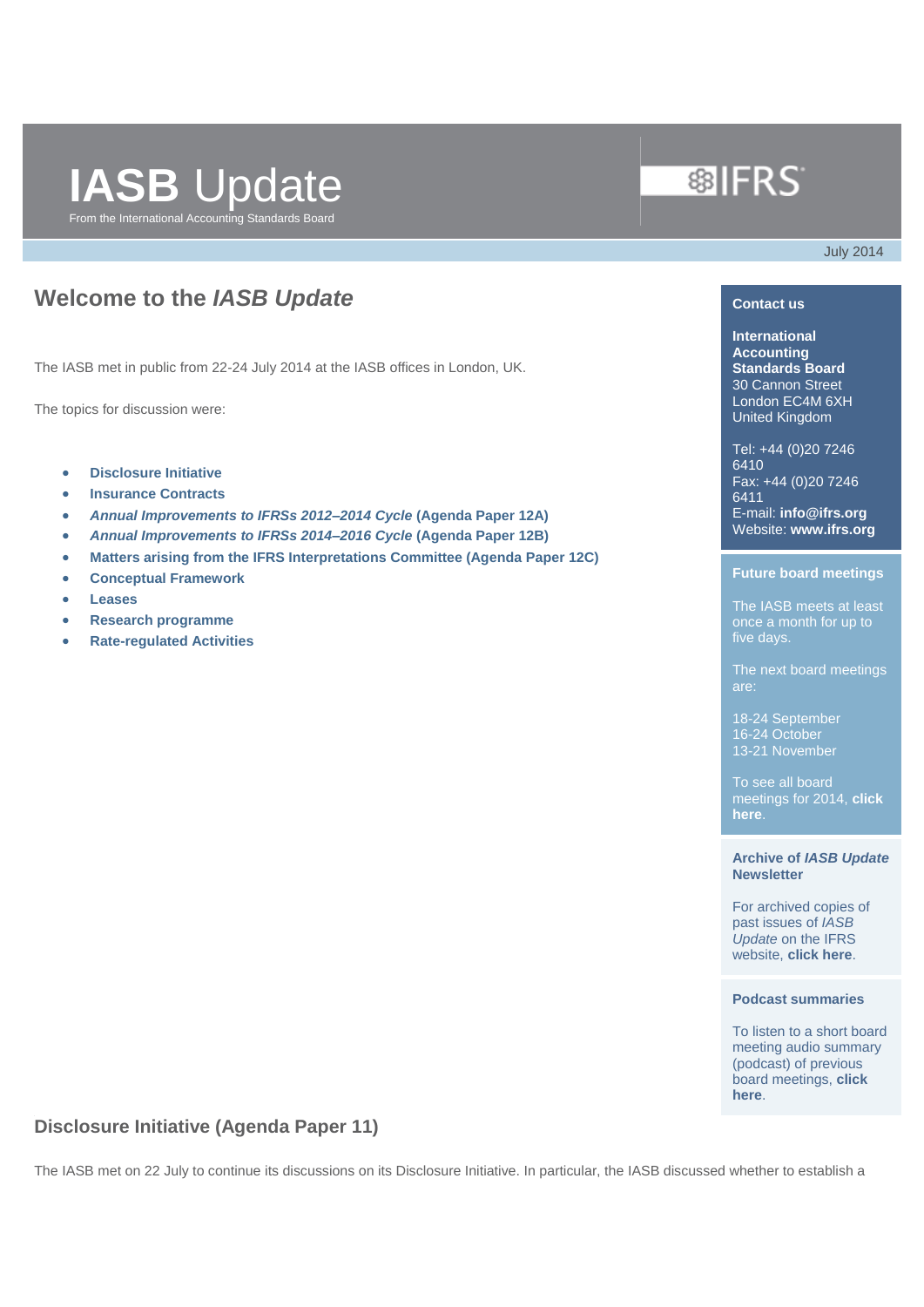consultative group, amendments to IAS 7 *Statement of Cash Flows*, including disclosures about changes in liabilities from financing activities, the Principles of Disclosure project and financial statement presentation.

### **Disclosure Initiative—overall**

*Establishing a consultative group* (Agenda Paper 11A)

The IASB decided not to establish a consultative group for the Disclosure Initiative because the topics within the Disclosure Initiative are pervasive in nature rather than addressing a particular technical accounting topic. The IASB will continue to consult a wide range of the constituents, including the IASB's existing consultative groups.

All IASB members agreed.

### **Amendments to IAS 7**

The IASB discussed the reconciliation of liabilities related to financing activities and disclosure about restrictions on cash and cash equivalents.

*Reconciliation of liabilities related to financing activities—Summary of feedback* (Agenda Paper 11B)

The IASB considered the feedback it had received on the illustrative examples it plans to include in the proposal to require a reconciliation of liabilities related to financing activities.

The IASB tentatively decided that it should include elements in the proposed update to the IFRS Taxonomy only for items included in the text of the proposed amendment to IAS 7, including the Illustrative Example.

Eleven IASB members supported that approach.

*Disclosure about restrictions on cash and cash equivalents* (Agenda Paper 11C)

The IASB asked the staff to perform further outreach to identify whether it is possible to improve disclosure about cash and cash equivalents in the short term or whether to address the topic as part of the Principles of Disclosure research project.

*Summary of due process* (Agenda Paper 11D)

The IASB deferred the discussion of this paper until it has considered further the possibility of short-term improvements to the disclosures on cash and cash equivalents.

#### *Next steps*

The IASB will continue its discussions at the September 2014 meeting, by considering the possibility of short-term improvements to the disclosures on cash and cash equivalents.

### **Principles of Disclosure**

### *Cross-referencing* (Agenda Paper 11E)

The IASB asked the staff to explore whether further guidance on the use of cross-referencing for incorporating disclosures into financial statements could be developed to form a general principle. Specifically the IASB asked the staff to consider limiting the use of crossreferencing to information disclosed in the management commentary and to circumstances in which the discrete nature and magnitude of the disclosure justifies the use of cross-referencing.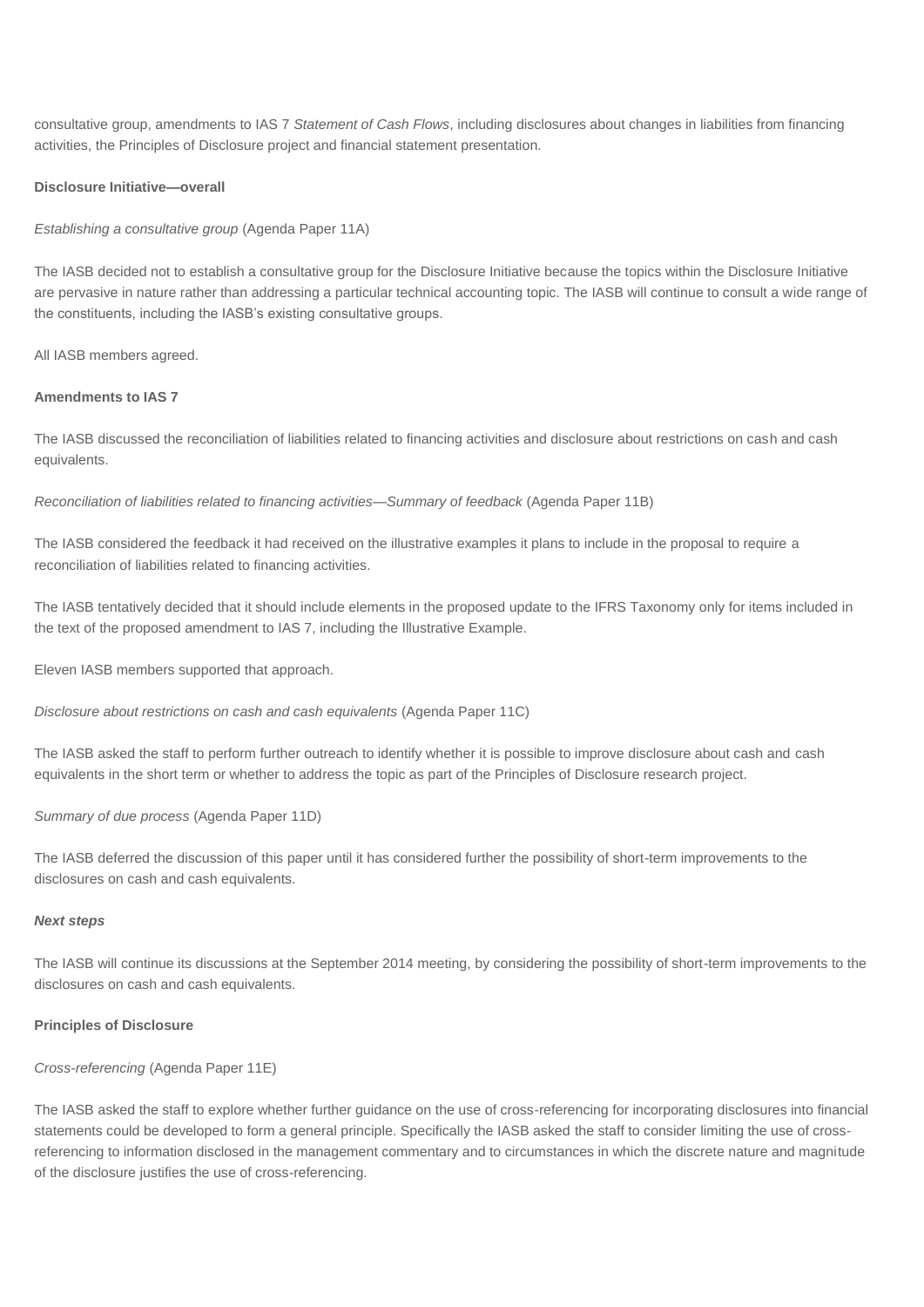The IASB noted that use of cross-referencing would be discussed in the Principles of Disclosure Discussion Paper, rather than in narrow-scope amendments to IAS 1.

### *Next steps*

At a future meeting the IASB will consider whether a revised principle for incorporating disclosure into financial statements by way of cross-references should be applicable across IFRS or whether it should be used solely by the IASB to determine whether crossreferencing is applicable in particular Standards.

### **Financial Statement Presentation**

*Research Programme—Financial Statement Presentation* (Agenda Paper 11F)

The IASB tentatively decided to add a project to its Research Programme on *Performance Reporting*.

Eight IASB members supported the proposal.

### *Next steps*

The staff will develop a more detailed plan for developing a *Performance Reporting* project, with a particular emphasis on describing how such a project relates to the Disclosure initiative, the *Conceptual Framework* project and the previous Financial Statement Presentation project, which was suspended in 2010.

### <span id="page-2-0"></span>**Insurance Contracts (Agenda Paper 3)**

The IASB met on 22 July 2014 to continue its discussions on insurance contracts. In particular, the IASB considered a second approach for determining interest expense in profit or loss for participating contracts, the rate used to accrete interest and calculate the present value of cash flows that offset the contractual service margin, and the restrictions on changes in accounting policy relating to the presentation of the effect of changes in discount rates.

### (IASB education session)

### *OCI mechanics for contracts with participating features* (Agenda Paper 2A)

The staff plan to ask the IASB to consider whether an entity should be permitted or required to present the effects of changes in discount rates in other comprehensive income (OCI) for an insurance contract with participating features. The IASB directed the staff to consider an approach whereby:

- a. the discount rate for the presentation of interest expense in profit or loss should be reset for *all* the cash flows in the contract whenever there are changes in estimates of investment returns that result in changes in the amounts paid to policyholders (ie cash flows that vary with returns on underlying items). That approach would apply when the cash flows that vary with underlying items are a substantial proportion of the total benefits to the policyholder over the life of the contract. Resetting the discount rate for all cash flows would replace the proposal in the 2013 Exposure Draft *Insurance Contracts* (2013 ED) for the presentation of interest expense in profit or loss, which would require the entity to split the cash flows and apply applicable discount rates to those cash flows; and
- b. the discount rate used for the presentation of interest expense in profit or loss should be determined using an approach similar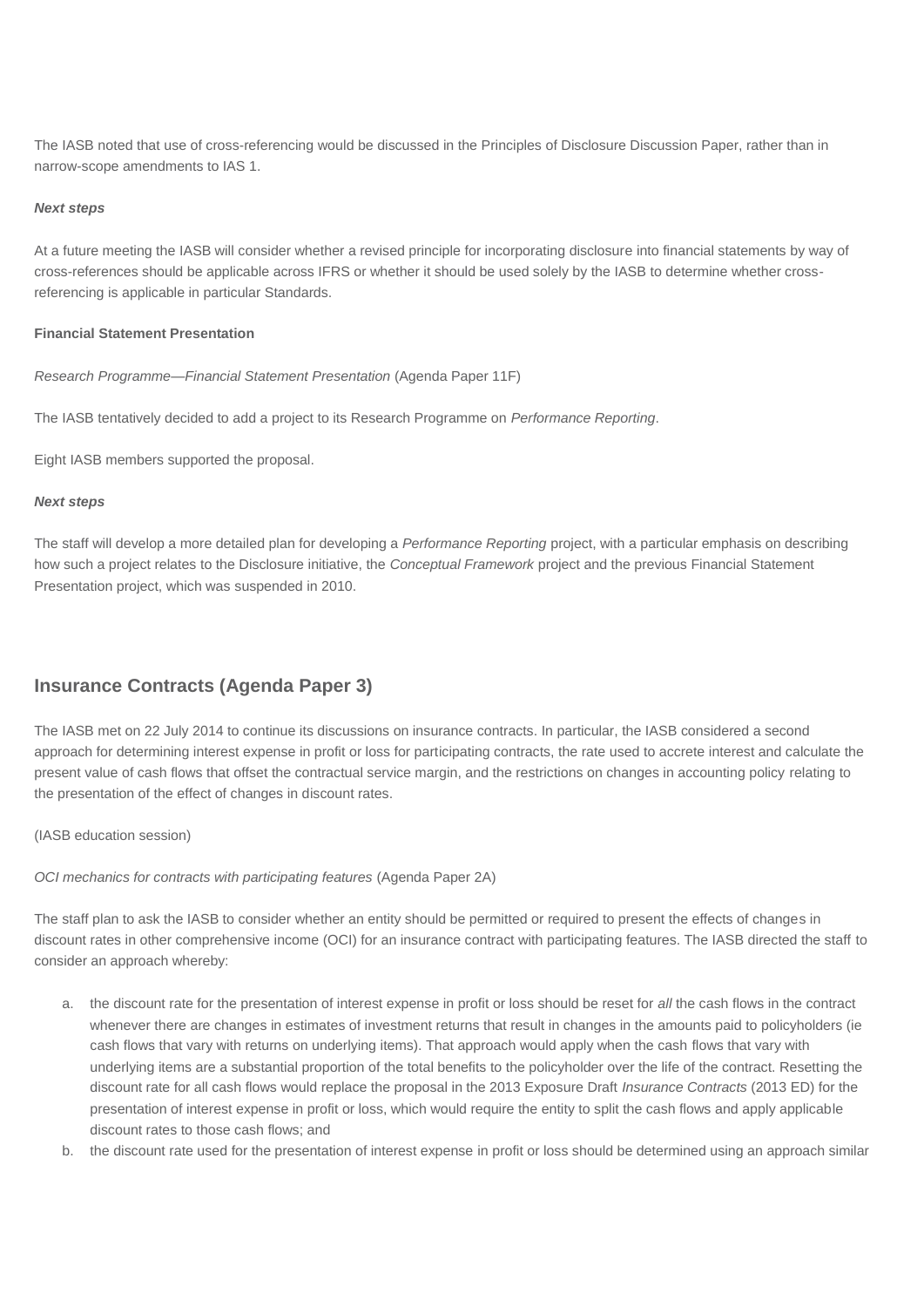to the effective interest method. This method would replace the 2013 proposal to lock in the yield curve.

The approach in (a) and (b) would be considered alongside the book yield approach. This approach could be applied to all contracts with participating features or, if there is a book yield approach, to contracts that do not meet the specified criteria to apply the book yield approach.

No decisions were made.

(IASB decision-making session)

*Rate used to accrete interest and calculate the present value of cash flows that is offset against the contractual service margin* (Agenda Paper 2B)

The IASB tentatively confirmed the proposal in the 2013 ED that, for contracts without participating features, an entity should use the locked-in rate at inception of the contract for accreting interest and for determining the change in the present value of expected cash flows that offsets the contractual service margin.

Ten IASB members agreed with this decision and four IASB members disagreed.

*Changes in accounting policy* (Agenda Paper 2C)

The IASB tentatively decided that an entity should apply the requirements in IAS 8 *Accounting Policies, Changes in Accounting Estimates and Errors* to changes in accounting policy relating to the presentation of the effect of changes in discount rates.

Ten IASB members agreed with this decision and two IASB members disagreed. Two IASB members were absent.

#### *Next steps*

The IASB will continue its redeliberations on the Insurance Contracts project at the September 2014 meeting.

### <span id="page-3-0"></span>*Annual Improvements to IFRSs 2012–2014 Cycle* **(Agenda Paper 12A)**

On 23 July, the IASB met to review the due process steps taken so far and decide whether the staff should begin the balloting process to finalise the five proposed amendments included as part of the *Annual Improvements to IFRSs 2012–2014 Cycle*. These amendments are as follows:

- a. IFRS 5 *Non-current Assets Held for Sale and Discontinued Operations*—changes in methods of disposal;
- b. IFRS 7 *Financial Instruments: Disclosures*—servicing contracts;
- c. IFRS 7 *Financial Instruments: Disclosures*—applicability of the amendments to IFRS 7 to condensed interim financial statements;
- d. IAS 19 *Employee Benefits*—discount rate: regional market issue; and
- e. IAS 34 *Interim Financial Reporting*—disclosure of information 'elsewhere in the interim financial report'.

All IASB members confirmed that they:

- a. are satisfied that the IASB has completed all of the necessary due process steps on the project to date;
- b. agree with the mandatory effective date of 1 January 2016; and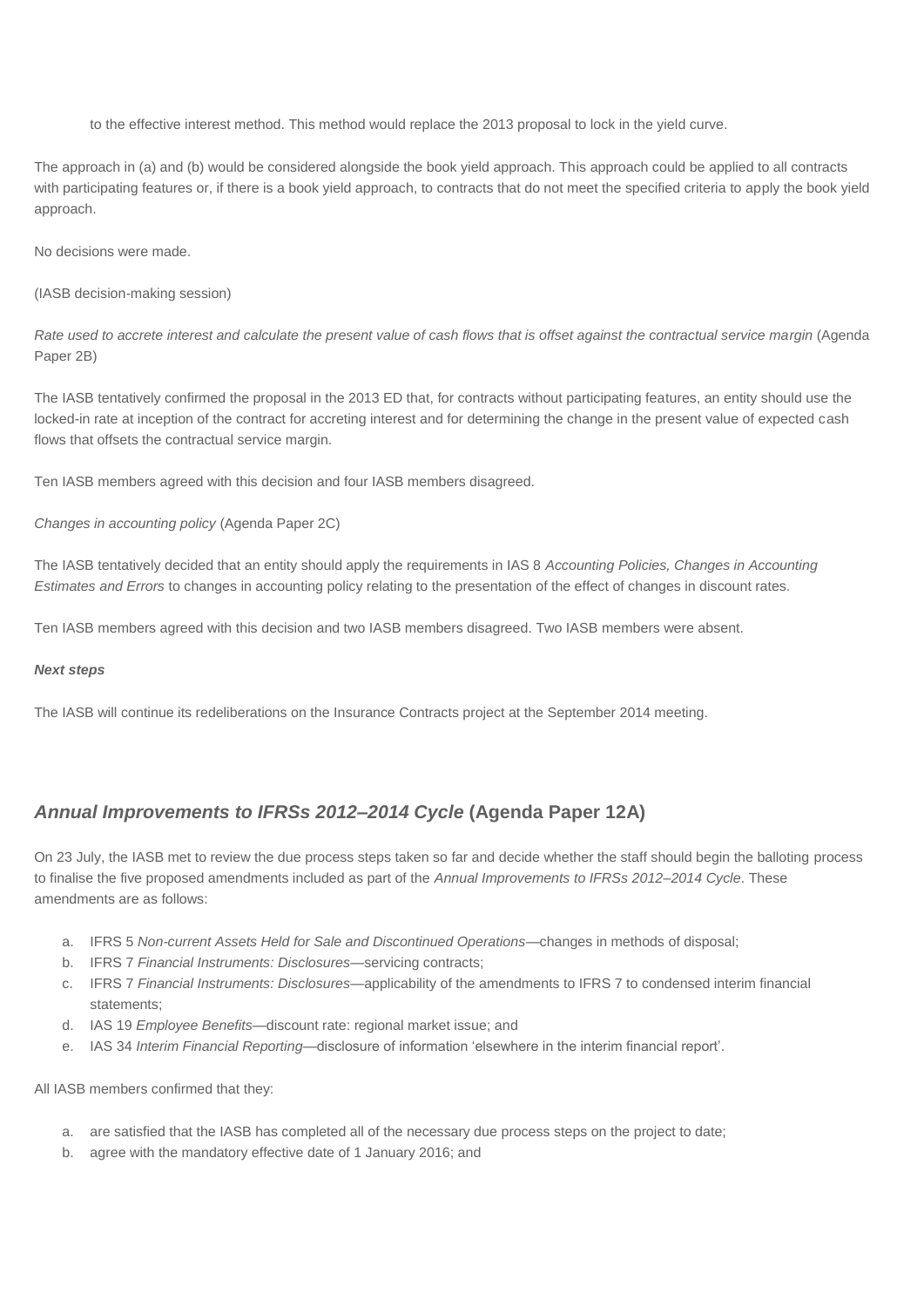c. do not intend to dissent from the publication of *Annual Improvements to IFRSs 2012-2014 Cycle*.

They therefore instructed the staff to commence the balloting process for those amendments.

### *Next steps*

The IASB expects to finalise the *Annual Improvements to IFRSs 2012–2014 Cycle* in Q3 of 2014.

### <span id="page-4-0"></span>*Annual Improvements to IFRSs 2014–2016 Cycle* **(Agenda Paper 12B)**

On 23 July the IASB decided to:

- a. discontinue the *Annual Improvements to IFRSs 2013-2015 Cycle*, because it would otherwise include only the proposed amendment to delete some short-term exemptions from IFRS 1 *First-time Adoption of International Financial Reporting Standards*. That proposed amendment had been approved in December 2013.
- b. initiate a new cycle (ie the *Annual Improvements to IFRSs 2014-2016 Cycle*); and
- c. carry forward the proposed amendment to IFRS 1 and include it in the *Annual Improvements to IFRSs 2014-2016 Cycle*.

All IASB members agreed with these decisions.

### *Next steps*

The IASB expects to issue an Exposure Draft of the *Annual Improvements to IFRSs 2014–2016 Cycle* in 2015.

### <span id="page-4-1"></span>**Matters arising from the IFRS Interpretations Committee (Agenda Paper 12C)**

### *Accounting for a structure that appears to lack the physical characteristics of a building*

The IASB considered an issue that had previously been discussed by the Interpretations Committee. The issue was whether an entity should apply IAS 40 *Investment Property* to account for a structure that lacks the physical characteristics of a building, such as a telecommunication tower, if the entity lets spaces in the tower to tenants to earn rentals.

The Interpretations Committee had questioned whether such a tower qualifies as a 'building' because it lacks the features usually associated with a building, such as walls, floors and a roof. However, the Interpretations Committee had expressed general support for broadening the scope of IAS 40 to also include a structure such as a telecommunication tower, but was concerned that the question could also be raised in respect of other structures, such as gas storage tanks and advertising billboards.

The IASB directed the staff to undertake preliminary research on this issue, in particular the scope, to help the IASB to decide how to proceed.

All IASB members agreed with this decision.

### *Next steps*

The IASB will discuss the outcome of the preliminary research in a future meeting.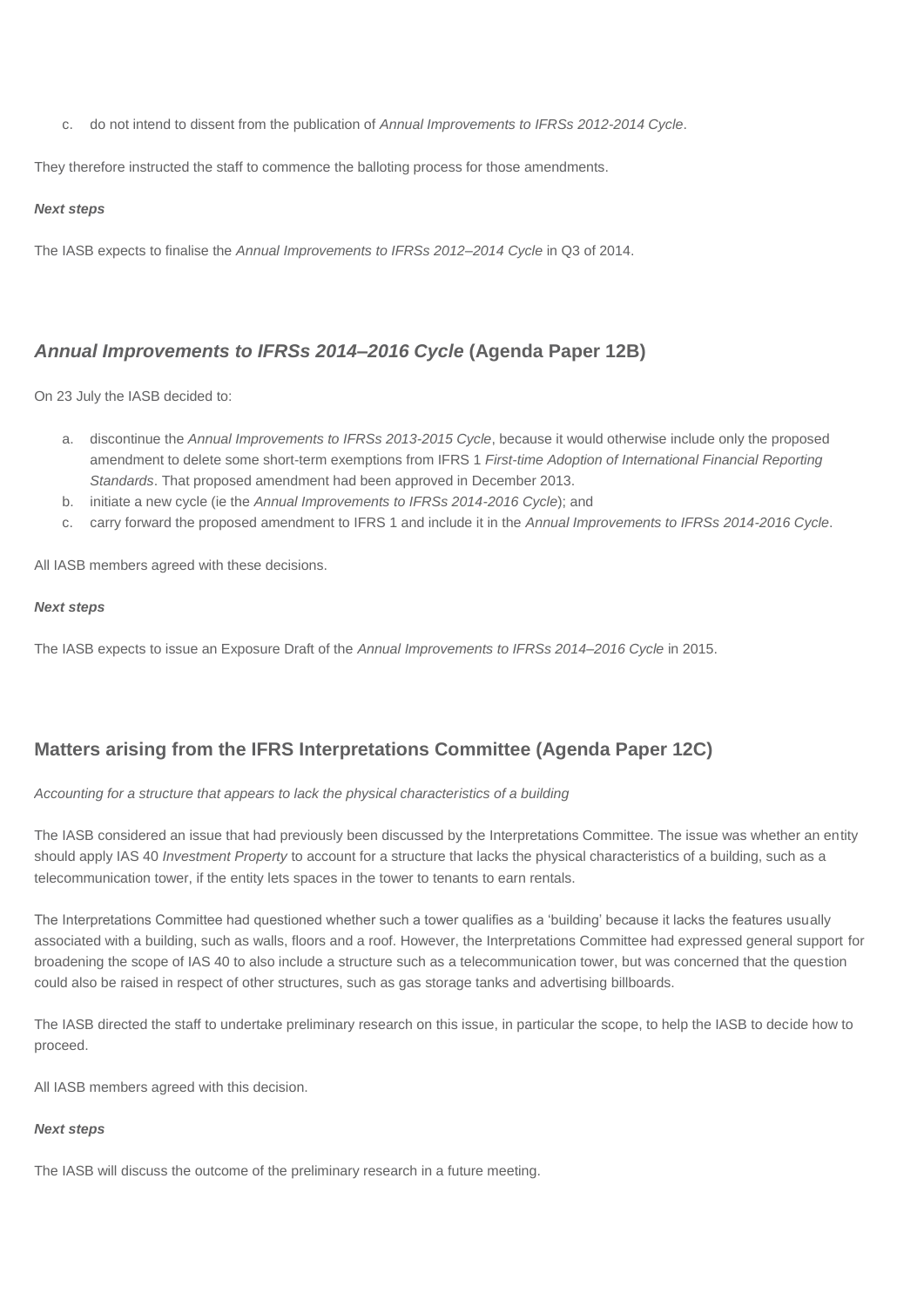### <span id="page-5-0"></span>**Conceptual Framework (Agenda Paper 10)**

On 23 July the IASB started its discussion on measurement. In particular, the IASB discussed the objective of measurement and the effect of the qualitative characteristics on measurement and measurement categories.

*Measurement—Objective and the effect of the qualitative characteristics* (Agenda Paper 10J)

The IASB discussed the objective of measurement and tentatively decided that the Exposure Draft should:

- a. *not* define a separate measurement objective; and
- b. describe as follows how measurement contributes to the overall objective of financial reporting:

"Measurement is the process of quantifying in monetary terms information about the resources of an entity, claims against the entity and changes in those resources and claims. Such information helps users to assess the entity's prospects for future cash flows and assess management's stewardship of the entity's resources."

Fourteen IASB members agreed with these decisions.

The IASB also discussed the implications of the qualitative characteristics of useful financial information for measurement and tentatively decided that the Exposure Draft should:

- a. state that when the IASB selects a measurement basis, it should consider the nature and relevance of the resulting information produced in both the statement of financial position and the statement(s) of profit or loss and other comprehensive income (OCI). Fourteen IASB members agreed with this decision.
- b. state that:
	- i. the level of uncertainty associated with the measurement of an item is one of the factors that should be considered when selecting a measurement basis; and
	- ii. if a measurement is subject to a high degree of measurement uncertainty, that fact does not, by itself, mean that the measurement does not provide relevant information.
		- Twelve IASB members agreed with this decision.
- c. not make explicit use of the term 'reliability' when describing the level of measurement uncertainty associated with the measurement of an item. Thirteen IASB members agreed with this decision.
- d. retain the discussion of faithful representation included in the Discussion Paper. Ten IASB members agreed with this decision.
- e. discuss in the measurement section that a faithful representation by itself does not necessarily result in useful information. The information provided by the representation must also be relevant. Fourteen IASB members agreed with this decision.
- f. explain the need to weigh the benefits of introducing a new or different measurement basis against any increased costs or complexity. This would replace the statement in the Discussion Paper that the number of measurement bases should be the smallest necessary to provide relevant information. Nine IASB members agreed with this decision.
- g. retain the discussion of necessary and unnecessary changes in measurement bases included in the Discussion Paper. Fourteen IASB members agreed with this decision.
- h. retain the discussion of the other enhancing qualitative characteristics included in the Discussion Paper. Fourteen IASB members agreed with this decision.
- i. state explicitly in the measurement section that the cost-benefit constraint is one of the factors the IASB should consider when selecting a measurement. Nine IASB members agreed with this decision.

*Measurement—Measurement categories* (Agenda Paper 10K)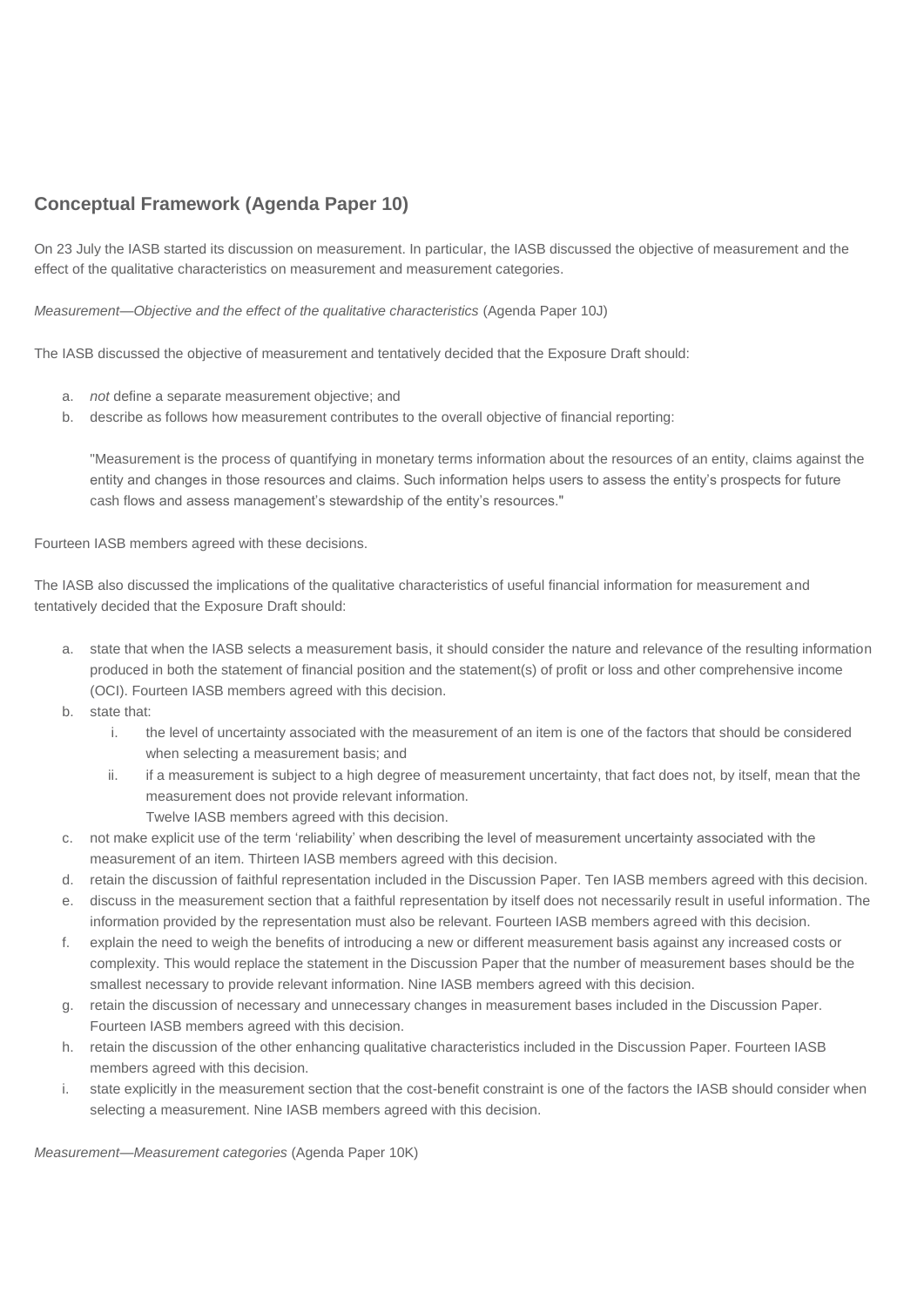The IASB discussed an initial working draft of the description and discussion of measurement bases for the Exposure Draft. The IASB instructed the staff to bring a paper to a future meeting that:

- a. groups measurement bases into a small number of categories (for example, historical and current measurements); and
- b. reduces the number of measurement bases described (for example, by combining similar measurement bases and eliminating the description of little-used measurement bases).

On 24 July the IASB continued its redeliberations on the *Conceptual Framework*. The IASB discussed:

- measurement;
- profit or loss and other comprehensive income;
- additional guidance on the definition of a liability;
- control;
- derecognition;
- elements for the statement of cash flows and statement of changes in equity;
- business model:
- presentation and disclosure; and
- transition and effective date.

### *Cash flow-based measurements (Agenda Paper 10L)*

The IASB tentatively decided that the purpose of cash flow-based measurement techniques is normally to implement one of the measurement bases that will be described in the *Conceptual Framework*. However, if the IASB decides in a particular Standard to use a cash flow-based measurement technique to implement a measurement basis that is not one of those described in the *Conceptual Framework*, the Basis for Conclusions on that Standard should explain why. Twelve IASB members agreed with this decision.

The IASB also tentatively decided that the Exposure Draft should include additional guidance on:

- a. the different approaches to dealing with uncertain cash flows;
- b. the use of discount rates. This guidance would state, among other things, that if an entity measures an item using a cash flowbased measurement technique, and the effect of the time value of money is significant for the cash flows associated with that item, then the entity should discount those cash flows to reflect the time value of money; and
- c. how to decide when the measurement of a liability should include the effect of a reporting entity's own credit standing.

Thirteen IASB members agreed with these decisions.

*Profit or loss and other comprehensive income (OCI)—clarifying the proposed approach (Agenda Paper 10B)*

The IASB discussed why profit or loss is the primary source of information about an entity's performance for the period.

The IASB tentatively decided that the Exposure Draft should:

- a. propose that the presumption for including items of income and expense in profit or loss cannot be rebutted for items of income and expense that arise when cost-based measures are used for assets and liabilities.
- b. propose that the presumption for including items of income and expense in profit or loss can only be rebutted for changes in current measures of assets and liabilities, and only if including those changes—or components of those changes—in OCI enhances the relevance of profit or loss as the primary source of information about an entity's performance for the period; and
- c. emphasise that including items of income and expense resulting from changes in current measures of assets and liabilities—or components of those changes—in OCI is an application of the classification, aggregation and disaggregation principle for presentation and disclosure (discussed in Agenda Paper 10F), which is designed to provide effective communication of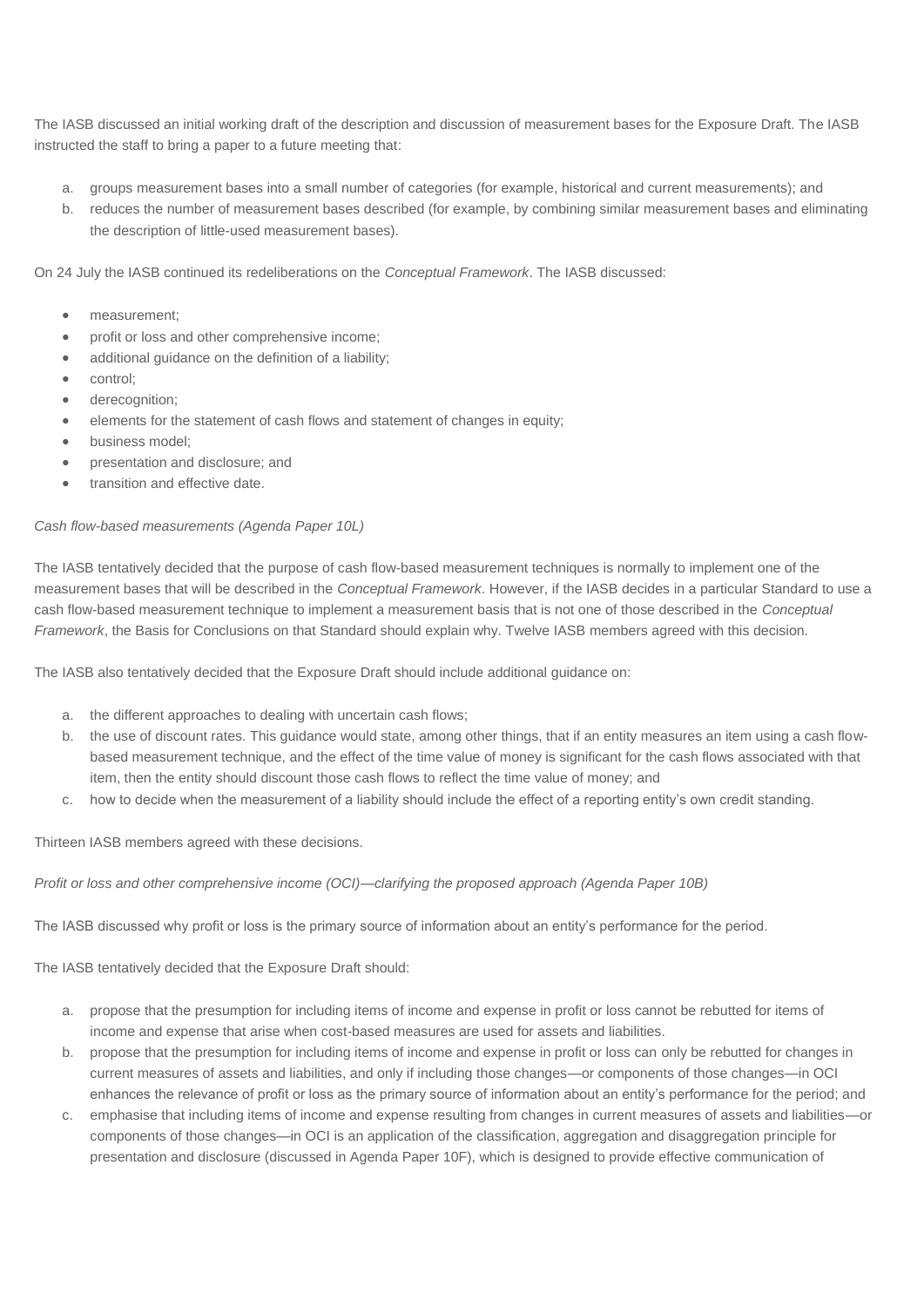### financial information and to make that information more understandable.

Nine IASB members agreed with these decisions.

### *Liability definition—present obligation (Agenda Paper 10C)*

The IASB tentatively decided that an entity has a present obligation to transfer an economic resource as a result of past events if both:

- a. the entity has no practical ability to avoid the transfer; and
- b. the amount of the transfer is determined by reference to benefits that the entity has received, or activities that it has conducted, in the past.

Fourteen IASB members agreed with this decision.

The IASB noted that it will need to consider what 'no practical ability' means for transactions within the scope of particular Standards that it develops or amends. However, the *Conceptual Framework* should clarify that the fact that an entity intends to make a transfer or that the transfer is probable is not sufficient to conclude that the entity has no practical ability to avoid the transfer. The IASB tentatively decided that the *Conceptual Framework* should include the following general guidance:

- a. Most obligations arise from contracts, legislation or some other operation of the law. In the absence of legal enforceability, an entity has no practical ability to avoid transferring an economic resource if its customary practices, published policies or specific statements create a valid expectation in another party that the entity will transfer the resource to (or on behalf of) that other party. In such situations, the entity has a constructive obligation to transfer the resource.
- b. In some situations, an entity may be required to transfer an economic resource if it takes a particular course of action in the future, such as conducting particular activities or exercising particular options within a contract. In such situations, if the entity has no practical ability to avoid the particular course of action that would require the transfer, and the other criterion is also met (the amount of the transfer is determined by reference to benefits that the entity has received, or activities that it has conducted, in the past), the entity has a present obligation.
- c. Situations in which an entity has no practical ability to avoid a particular course of action include those in which all courses of action that avoid the transfer would cause significant business disruption or would have economic consequences significantly more adverse than the transfer itself.
- d. An entity that prepares financial statements on a going concern basis has no practical ability to avoid a transfer that could be avoided only by liquidating the entity or ceasing trading.

Fourteen IASB members agreed with this decision.

In addition, the IASB tentatively decided that no guidance is needed in the *Conceptual Framework* on the role of constrained discretion in the identification of assets. Fourteen IASB members agreed with this decision.

*Asset definition: control (Agenda Paper 10D)*

The IASB tentatively decided:

- a. not to move the requirement for control from the asset definition to the asset recognition criteria;
- b. the definition of an asset should continue to require an economic resource to be 'controlled' by the entity. The definition should not be changed so that it instead (or in addition) requires the entity to have exposure or rights to the significant risks and rewards of ownership of the resource;
- c. supporting guidance should identify exposure to the significant risks and rewards of ownership as an indicator of control (but explain that it is only one factor to consider in the overall assessment);
- d. the terminology relating to control should be consistent with that in IFRS 10 *Consolidated Financial Statements*. Instead of using the term 'risks and rewards of ownership', the *Conceptual Framework* should use wording that explains the meaning of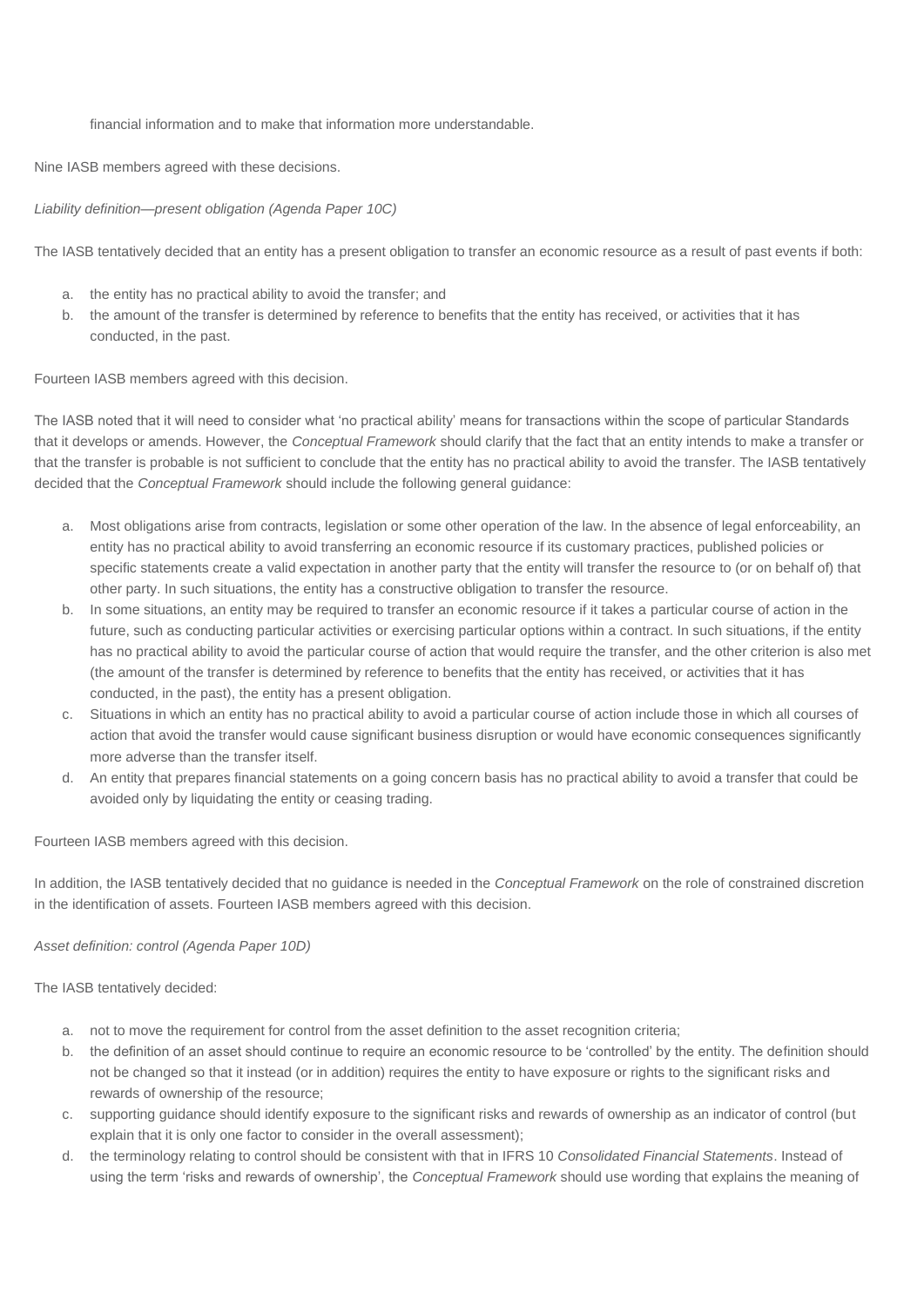that term, ie 'exposure, or rights, to variations in benefits'; and

e. the *Conceptual Framework* should state that an entity controls an economic resource if it has the present ability to direct the use of the economic resource and obtain the economic benefits that flow from it.

Fourteen IASB members agreed with these decisions.

In addition, the IASB tentatively decided that the *Conceptual Framework* should include supporting guidance on the meaning of control, based on the guidance suggested in paragraphs 3.26-3.32 of the Discussion Paper but:

- a. adding clarification that a component of control is the ability to prevent other parties from directing the use of, and obtaining the benefits from, the economic resource; and
- b. deleting some of the examples that were included in the Discussion Paper.

Fourteen IASB members agreed with this decision.

### *Derecognition (Agenda Paper 10E)*

The IASB tentatively decided that the *Conceptual Framework* should describe the approaches available, and discuss what factors to consider, in deciding at the Standards level:

- a. how best to portray the changes that result from a transaction in which an entity retains only a component of an asset or a liability, by either:
	- i. full derecognition—ie derecognise the original asset (or liability) entirely and recognise any retained right (or obligation) as a new asset (or liability);
	- ii. partial derecognition—ie continue to recognise the component of the original asset (or liability) that is retained and derecognise the component that is not retained; or
	- iii. continued recognition—ie continue to recognise the original asset (or liability) and treat the proceeds received or paid for the transfer as a loan received (or granted); and
- b. how to account for modifications of contracts.

Fourteen IASB members agreed with these decisions.

*Presentation and disclosure – scope and content (Agenda Paper 10F)*

The IASB tentatively decided that the Exposure Draft should:

- a. *not* introduce the notion of 'primary financial statements' that had been proposed in the Discussion Paper. Twelve IASB members agreed with this decision;
- b. state that the objective of financial statements is to provide information about an entity's assets, liabilities, equity, income and expenses that is useful to users of financial statements in assessing the prospects for future net cash inflows to the entity and in assessing management's stewardship of the entity's resources. As a result, financial statements provide information about the financial position, financial performance and cash flows of an entity. Nine IASB members agreed with this decision. One IASB member was absent;
- c. discuss disclosures that the IASB would normally consider requiring in setting Standards (but should not provide examples of different types of disclosures). Thirteen IASB members agreed with this decision;
- d. retain the discussion of disclosure of risks and forward-looking information proposed in the Discussion Paper. In particular:
	- i. the IASB would normally consider requiring disclosures about the nature and extent of risks arising from the entity's assets and liabilities; and
	- ii. the IASB should require forward-looking information to be included in the notes to the financial statements only if it provides relevant information about the assets and liabilities that existed at the end of, or during, the reporting period;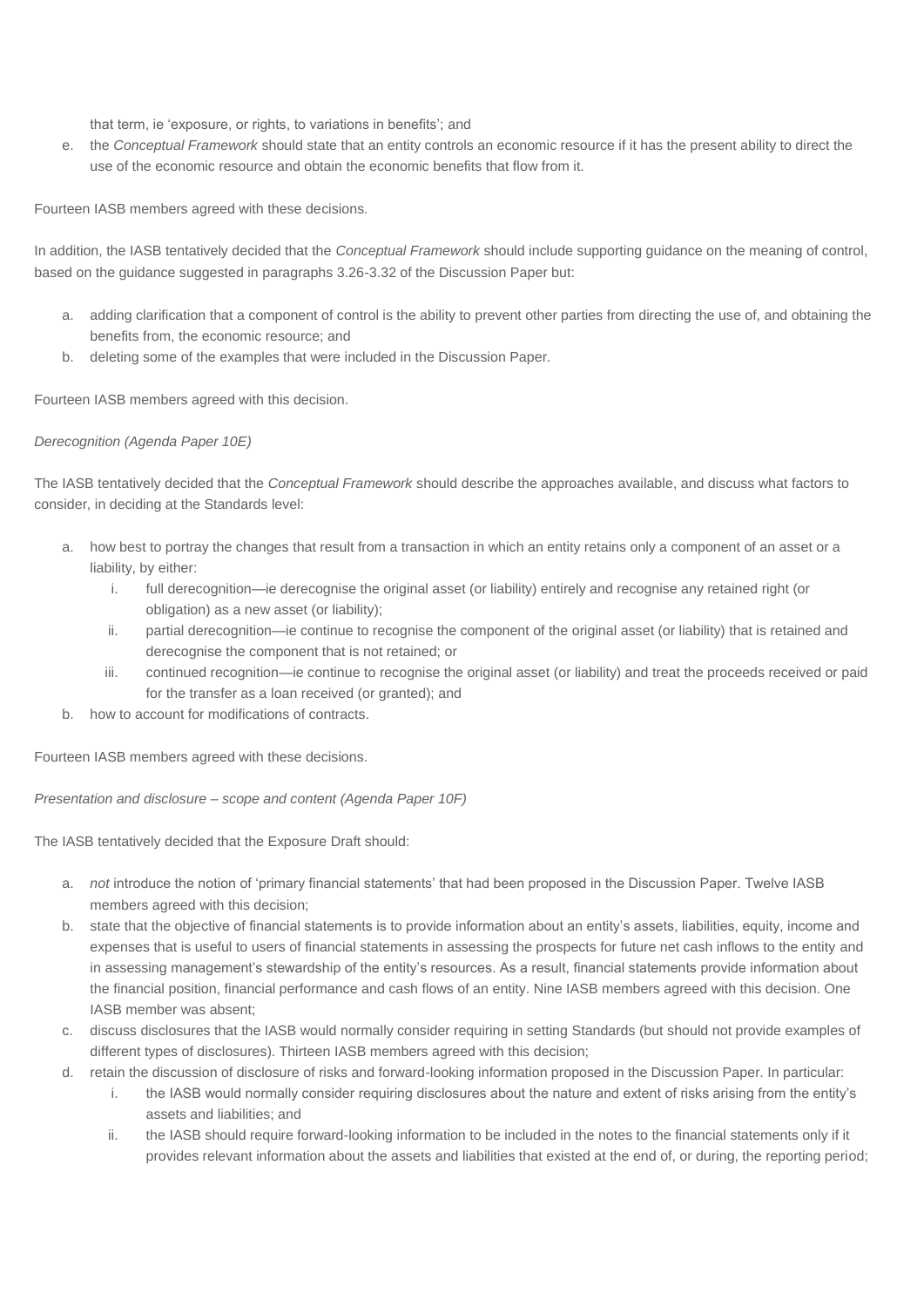Thirteen IASB members agreed with this decision.

- e. retain the guidance on classification and aggregation, offsetting and comparative information proposed in the Discussion Paper; in particular that:
	- i. in order to present information that is understandable, an entity should classify, aggregate and disaggregate information about recognised elements in a way that reflects similarities in the properties of the information;
	- ii. offsetting items of dissimilar nature does not generally provide the most useful information; and
	- iii. comparative information is an integral part of an entity's financial statements for the current period because it provides relevant trend information.

Fourteen IASB members agreed with this decision.

### *Other elements (Agenda Paper 10G)*

The IASB tentatively decided that the *Conceptual Framework* should not define elements for the statement of changes in equity and for the statement of cash flows. Eleven IASB members agreed with this decision. Thus, the only elements would continue to be assets, liabilities and equity, and income and expenses.

### *Business model (Agenda Paper 10H)*

The IASB tentatively decided that the Exposure Draft should not provide a single overarching description of how the nature of an entity's business activities would affect standard-setting. Instead, the IASB should describe, for each area affected, how consideration of an entity's business activities would affect standard setting. The IASB also indicated that the nature of an entity's business activities is likely to affect measurement, the unit of account, the distinction between profit or loss and OCI, and presentation and disclosure. It is less likely to affect other areas covered by the *Conceptual Framework*.

Fourteen IASB members agreed with these decisions.

*Transition and effective date (Agenda Paper 10I)*

The IASB tentatively decided that:

- a. the IASB and the IFRS Interpretations Committee should apply the revised *Conceptual Framework* immediately after its publication;
- b. a transition period of no less than approximately 18 months should be allowed for entities that use the *Conceptual Framework* to develop and apply accounting policies for a transaction, other event or condition for which no IFRS specifically applies. Early application should be permitted; and
- c. no additional guidance on transition should be provided in the revised *Conceptual Framework*. Consequently, entities would be required to apply the provisions of IAS 8 *Accounting Policies, Changes in Accounting Estimates and Errors* to any changes in accounting policy arising from an application of the revised *Conceptual Framework*.

Fourteen IASB members agreed with this decision.

### *Next steps*

At its September meeting the IASB plans to discuss:

- the distinction between liabilities and equity;
- remaining aspects of measurement;
- implications of long-term investment;
- possible amendments to Chapters 1 and 3; and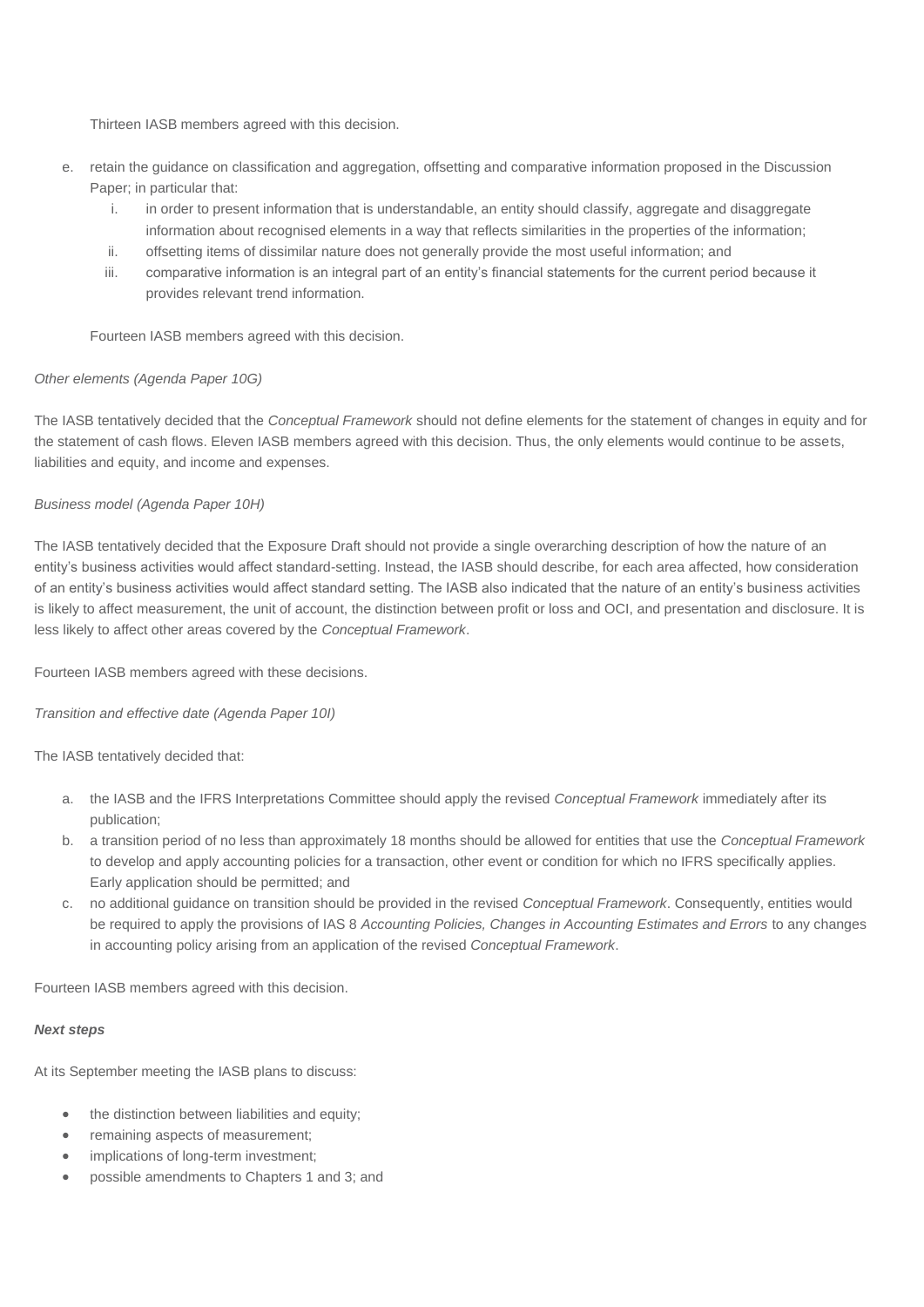consequential amendments.

### <span id="page-10-0"></span>**Leases (Agenda Paper 3)**

The FASB and the IASB (the boards) continued redeliberating the proposals in the May 2013 Exposure Draft *Leases*, specifically discussing the following topics:

- 1. sale and leaseback transactions (Agenda Paper 3A/FASB Memo 290); and
- 2. lessor disclosure requirements (Agenda Paper 3B/FASB Memo 291).

*Sale and leaseback transactions (Agenda Paper 3A/FASB Memo 290)*

### *Determining whether a sale has occurred*

The boards tentatively decided to retain the guidance in the 2013 Exposure Draft that in order for a sale to occur within the context of a sale and leaseback transaction, the sale must meet the requirements for a sale in the recently issued Revenue Recognition Standard. The boards reaffirmed that the presence of the leaseback does not, in isolation, preclude the seller-lessee from concluding that it has sold the underlying asset to the buyer-lessor. All FASB and all IASB members agreed.

The FASB tentatively decided that if the seller-lessee determines that the leaseback is a Type A lease, assessed from the seller lessee's perspective, then no sale has occurred. All FASB members agreed.

The FASB tentatively decided to further evaluate (i) whether to include additional application guidance in the final Leases Standard regarding the determination of the sale and (ii) the effect of repurchase options on sale and leaseback transactions, particularly call options exercisable at fair value.

The IASB tentatively decided not to include any additional application guidance in the final Leases Standard regarding the determination of the sale. The IASB clarified, however, that if the seller-lessee has a substantive repurchase option with respect to the underlying asset, then no sale has occurred. Twelve IASB members agreed.

### *Accounting for the sale/purchase*

The boards tentatively decided to retain the guidance in the 2013 Exposure Draft that a buyer-lessor should account for the purchase of the underlying asset consistently with the guidance that would apply to any other purchase of a nonfinancial asset (that is, without the presence of the leaseback). All FASB and all IASB members agreed.

The boards tentatively decided to retain the guidance in the 2013 Exposure Draft that a seller-lessee should account for any loss on a completed sale in a sale and leaseback transaction consistent with the guidance that would apply to any other similar sale. All FASB and all IASB members agreed.

The FASB tentatively decided to retain the guidance in the 2013 Exposure Draft that a seller-lessee should account for any gain on a completed sale in a sale and leaseback transaction consistently with the guidance that would apply to any other similar sale. All FASB members agreed.

The IASB tentatively decided that the gain recognised by a seller-lessee on a completed sale in a sale and leaseback transaction should be restricted to the amount of the gain that relates to the residual interest in the underlying asset at the end of the leaseback. All IASB members agreed.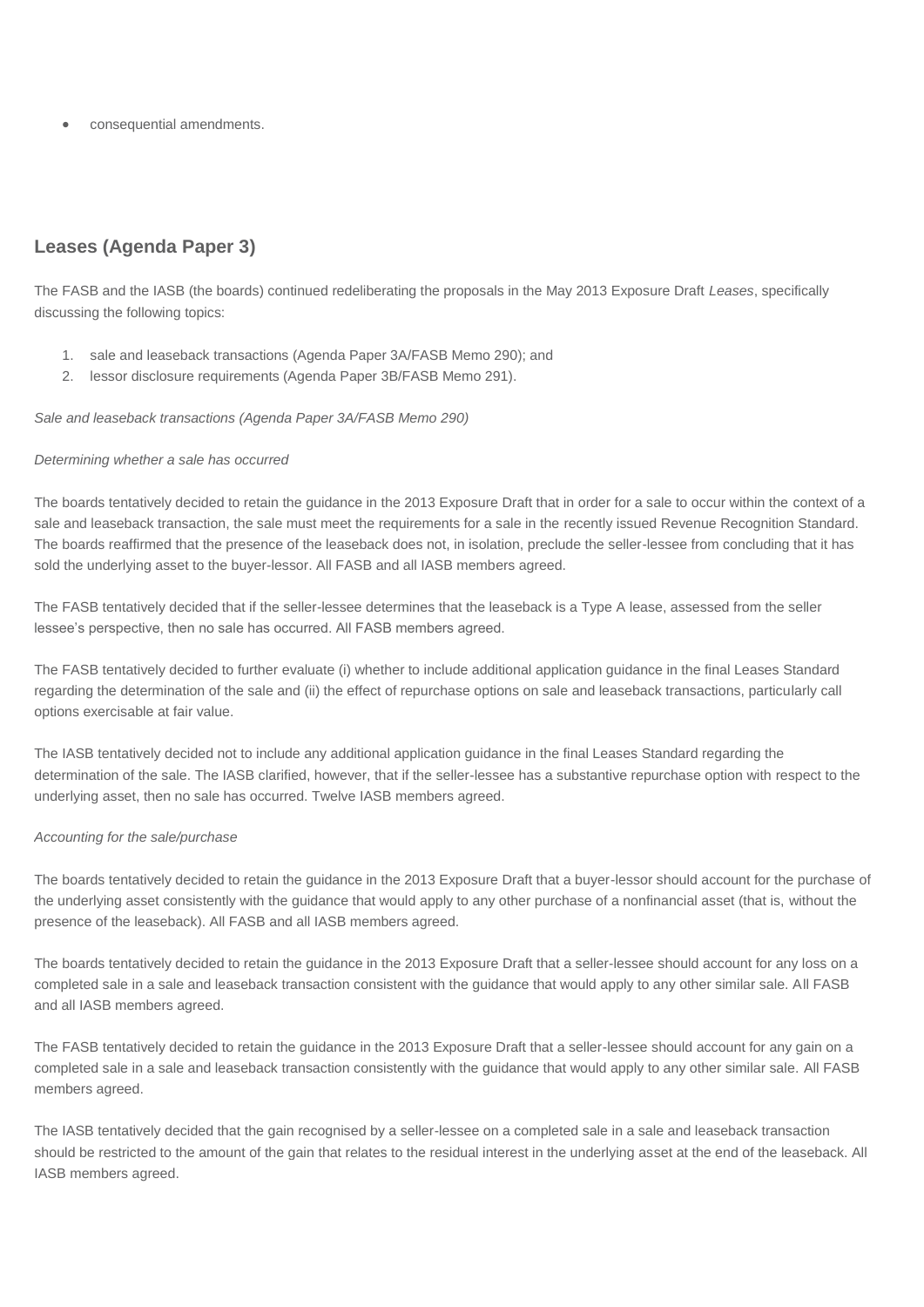### *Accounting for the leaseback*

The boards tentatively decided to retain the guidance in the 2013 Exposure Draft that if a sale is completed, the seller-lessee and the buyer-lessor should account for the leaseback in the same manner as for any other lease. All FASB and all IASB members agreed.

### *Accounting for "off-market" terms*

The boards tentatively decided that an entity should determine any potential "off-market" adjustment on the basis of the difference between either (a) the sale price and the fair value of the underlying asset or (b) the present value of the contractual lease payments and the present value of fair market value lease payments, whichever is more readily determinable.

For sale and leaseback transactions entered into at "off-market" terms, the boards tentatively decided that an entity should account for:

- a. any *deficiency* in the same manner as a prepayment of rent; and
- b. any *excess* as additional financing provided by the buyer-lessor to the seller-lessee.

### All FASB and all IASB members agreed.

### *Accounting for failed sale and leaseback transactions*

The FASB decided to perform additional analysis on the accounting that should apply to "failed" sale and leaseback transactions

The IASB tentatively decided to retain the guidance proposed in the 2013 Exposure Draft that both a seller-lessee and a buyer-lessor would account for a "failed" sale and leaseback transaction as a financing transaction. All IASB members agreed.

### *Lessor disclosure requirements (Agenda Paper 3B/FASB Memo 291)*

The boards tentatively decided that a lessor should be required to disclose:

- a. information about the nature of its leases, as well as information about significant assumptions and judgments made in applying the leases requirements;
- b. a table of lease income during the reporting period; and
- c. information about how a lessor manages its risk associated with the residual value of its leased assets.

### All FASB and twelve IASB members agreed.

The boards tentatively decided that a lessor should treat assets subject to Type B leases as a class of property, plant, and equipment (IFRS) or a major class of depreciable assets (US GAAP), further distinguished by significant class of underlying asset. Accordingly, a lessor should provide the required property, plant, and equipment disclosures for assets subject to Type B leases separately from owned assets held and used by the lessor. All FASB and twelve IASB members agreed.

The boards also tentatively decided that a lessor should be required to disclose:

- a. for Type A leases, a maturity analysis of the undiscounted cash flows that comprise the lessor's lease receivables for each of the first five years following the reporting date and a total of the amount for the remaining years thereafter. A lessor should reconcile the maturity analysis to the balance of lease receivables presented separately in the balance sheet or disclosed separately in the notes; and
- b. for Type B leases, a maturity analysis of the undiscounted future lease payments to be received for each of the first five years following the reporting date and a total of the amount for the remaining years thereafter.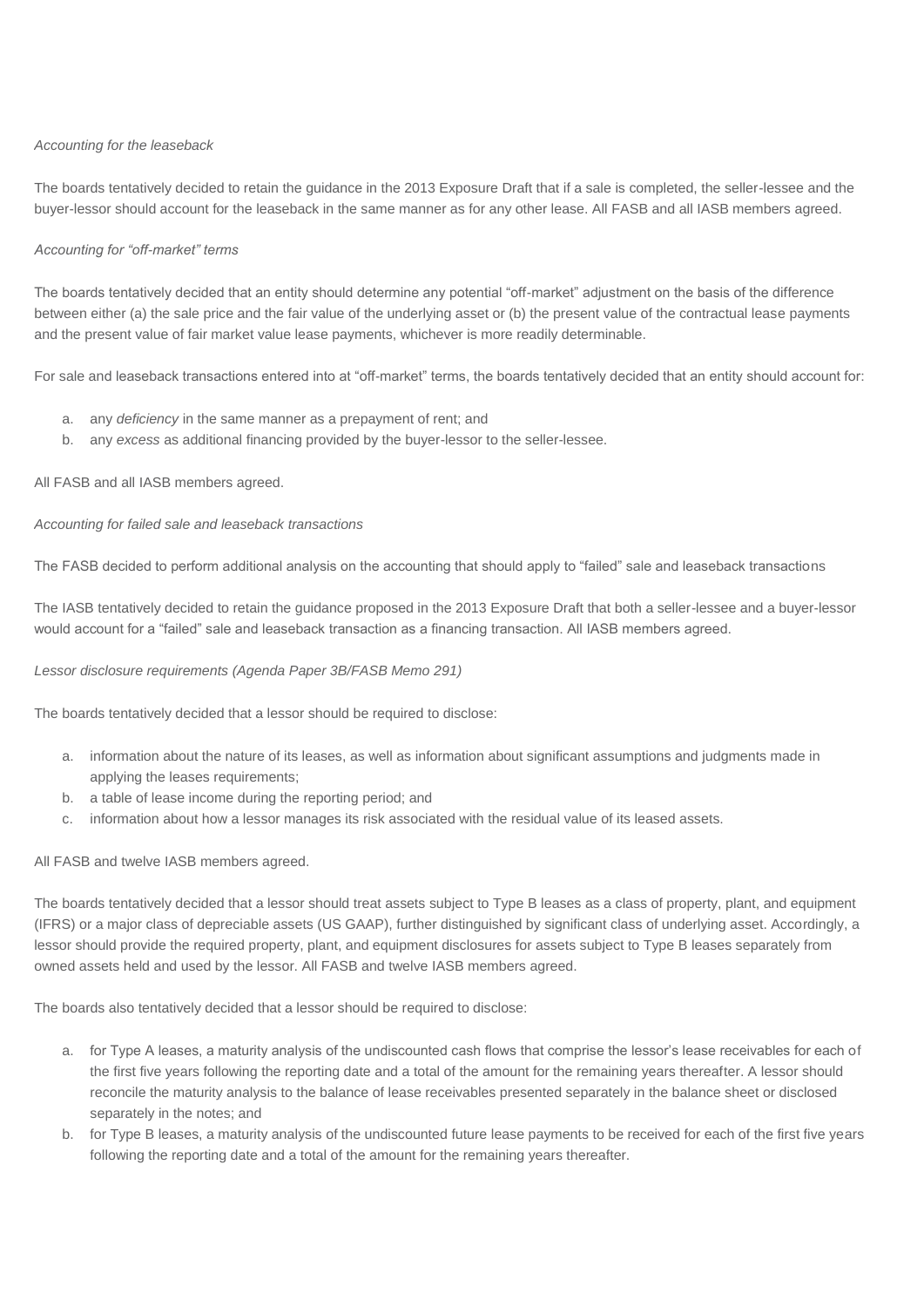Five FASB and eight IASB members agreed.

The FASB tentatively decided that a lessor should be required to provide an explanation of the significant changes in the components of the net investment in Type A leases other than the lease receivable during the reporting period. The FASB will consider disclosures related to Type A lease receivables when it discusses disclosures in its project on accounting for financial instruments—credit impairment. All FASB members agreed.

The IASB tentatively decided that a lessor should be required to provide a qualitative and quantitative explanation of the significant changes in the net investment in Type A leases during the reporting period. All IASB members agreed.

### *Next steps*

The boards will continue their redeliberations at a future board meeting.

### <span id="page-12-0"></span>**Research programme (Agenda Paper 8)**

The staff presented an assessment of how the IASB should prioritise the projects on its research programme, using *demand*, *potential impact* and *timeliness* as the main determining factors, with resource considerations as a constraint. IASB members generally supported the approach and recommendations, although some IASB members were concerned that the research programme might be too ambitious.

The staff will update the project pages, setting out the main issues being considered and likely next milestone for each project. They will also add a section on project priorities to the Research Programme introductory section on the website.

The staff will update the Board periodically on progress in the overall Research Programme.

### <span id="page-12-1"></span>**Rate-regulated Activities: Research project (Agenda Paper 9)**

### *Due process and permission to ballot*

The IASB reviewed the due process steps that the IASB has taken to date in preparation for the publication of the Discussion Paper *Reporting the Financial Effects of Rate Regulation*.

Thirteen IASB members confirmed that they are satisfied that the IASB has completed all of the necessary due process steps to date and therefore instructed the staff to commence the balloting process.

In addition, the IASB tentatively decided that there should be a comment period for the Discussion Paper of 120 days. All IASB members agreed with this decision.

### *Next steps*

The staff will commence the balloting process of the proposed amendments. The IASB plans to publish the Discussion Paper in September 2014.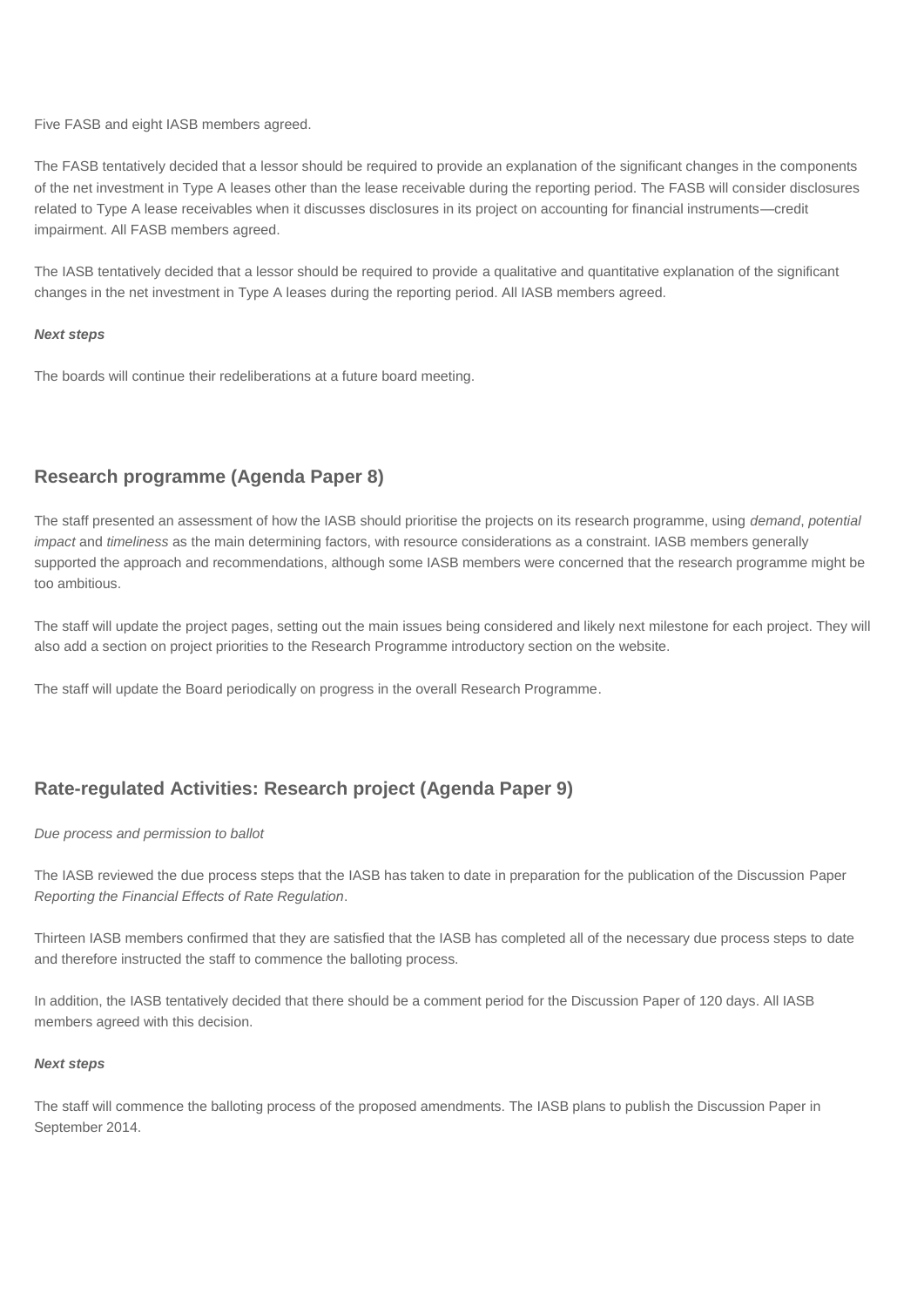# **Work plan—projected targets as at 30 July 2014**

| <b>Major Projects</b>                                                                                                                               |                            |                        |                        |                        |  |  |
|-----------------------------------------------------------------------------------------------------------------------------------------------------|----------------------------|------------------------|------------------------|------------------------|--|--|
| Next major project milestone                                                                                                                        |                            |                        |                        |                        |  |  |
|                                                                                                                                                     | 2014<br>Q3                 | 2014<br>Q <sub>4</sub> | 2015<br>Q <sub>1</sub> | 2015<br>Q2             |  |  |
| <b>Upcoming Standards</b>                                                                                                                           |                            |                        |                        |                        |  |  |
| <b>Insurance Contracts</b>                                                                                                                          | Redeliberations            |                        |                        |                        |  |  |
| <b>Leases</b>                                                                                                                                       | Redeliberations            |                        |                        |                        |  |  |
| <b>IFRS for SMEs</b>                                                                                                                                |                            | Redeliberations        |                        |                        |  |  |
| <b>Upcoming Exposure Drafts</b>                                                                                                                     |                            |                        |                        |                        |  |  |
| <b>Conceptual Framework</b>                                                                                                                         |                            |                        | <b>Target</b><br>ED    |                        |  |  |
| <b>Issued Discussion Papers</b>                                                                                                                     |                            |                        |                        |                        |  |  |
| <b>Accounting for Dynamic Risk Management: a Portfolio Revaluation</b><br><b>Approach to Macro Hedging</b><br>[Comment period ends 17 October 2014] | Public<br>consultation     |                        |                        |                        |  |  |
| <b>Upcoming Discussion Papers</b>                                                                                                                   |                            |                        |                        |                        |  |  |
| <b>Rate-regulated Activities</b>                                                                                                                    | Target DP                  |                        |                        |                        |  |  |
| <b>Disclosure Initiative</b>                                                                                                                        |                            |                        |                        |                        |  |  |
| <b>Principles of disclosure</b>                                                                                                                     | <b>Board</b><br>discussion |                        |                        |                        |  |  |
| The Disclosure Initiative is a portfolio of Implementation and Research projects.                                                                   |                            |                        |                        |                        |  |  |
|                                                                                                                                                     |                            |                        |                        |                        |  |  |
| Implementation                                                                                                                                      |                            |                        |                        |                        |  |  |
| Next major project milestone                                                                                                                        |                            |                        |                        |                        |  |  |
| <b>Narrow-scope amendments</b>                                                                                                                      | 2014<br>Q <sub>3</sub>     | 2014<br>Q <sub>4</sub> | 2015<br>Q1             | 2015<br>Q <sub>2</sub> |  |  |
| <b>Annual Improvements 2012-2014</b>                                                                                                                | <b>Target IFRS</b>         |                        |                        |                        |  |  |
| Annual Improvements 2014-2016                                                                                                                       |                            |                        |                        | Target<br><b>ED</b>    |  |  |
| <b>Clarifications of Classification and Measurement of Share-based</b><br><b>Payment Transactions</b><br>(Proposed amendment to IFRS 2)             |                            | Target ED              |                        |                        |  |  |
| <b>Classification of liabilities</b><br>(Proposed amendment to IAS 1)                                                                               |                            | <b>Target ED</b>       |                        |                        |  |  |
| <b>Disclosure Initiative</b>                                                                                                                        |                            |                        |                        |                        |  |  |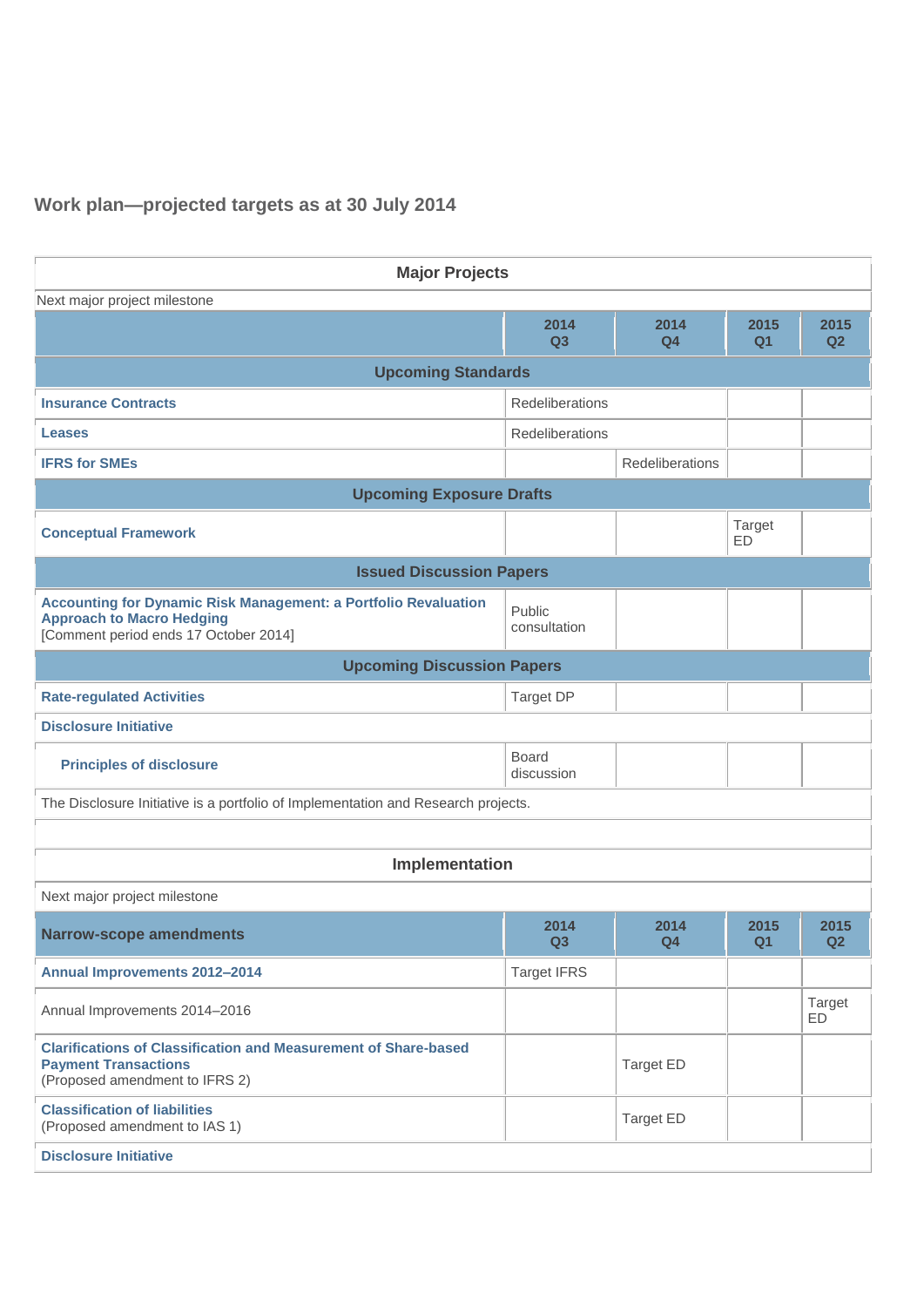| <b>Amendments to IAS 1 (Disclosure Initiative)</b><br>[Comment period ended 23 July 2014]                                                                  | <b>Redeliberations</b>     |                                                  |            |            |
|------------------------------------------------------------------------------------------------------------------------------------------------------------|----------------------------|--------------------------------------------------|------------|------------|
| <b>Reconciliation of liabilities from financing activities</b>                                                                                             |                            | Target ED                                        |            |            |
| Elimination of gains or losses arising from transactions between an<br>entity and its associate or joint venture<br>(Proposed amendments to IAS 28)        |                            | <b>Target ED</b>                                 |            |            |
| <b>Equity Method in Separate Financial Statements</b><br>(Proposed amendments to IAS 27)                                                                   | <b>Target IFRS</b>         |                                                  |            |            |
| <b>Fair Value Measurement: Unit of Account</b>                                                                                                             | <b>Target ED</b>           |                                                  |            |            |
| <b>Investment Entities: Applying the Consolidation Exception</b><br>(Proposed amendments to IFRS 10 and IAS 28)<br>[Comment period ends 15 September 2014] |                            | Redeliberations                                  |            |            |
| <b>Recognition of Deferred Tax Assets for Unrealised Losses</b><br>(Proposed amendments to IAS 12)                                                         | <b>Target ED</b>           |                                                  |            |            |
| Sale or Contribution of Assets between an Investor and its<br><b>Associate or Joint Venture</b><br>(Proposed amendments to IFRS 10 and IAS 28)             | <b>Target IFRS</b>         |                                                  |            |            |
|                                                                                                                                                            |                            |                                                  |            |            |
| Next major project milestone                                                                                                                               |                            |                                                  |            |            |
| <b>Post-implementation Reviews</b>                                                                                                                         | 2014<br>Q3                 | 2014<br>Q4                                       | 2015<br>Q1 | 2015<br>Q2 |
| <b>IFRS 3 Business Combinations</b>                                                                                                                        | <b>Deliberations</b>       |                                                  |            |            |
|                                                                                                                                                            |                            |                                                  |            |            |
|                                                                                                                                                            |                            |                                                  |            |            |
| <b>Research Projects</b>                                                                                                                                   |                            |                                                  |            |            |
| Next major project milestone                                                                                                                               |                            |                                                  |            |            |
|                                                                                                                                                            | 2014<br>Q3                 | 2014<br>Q4                                       | 2015<br>Q1 | 2015<br>Q2 |
| Short- and medium-term projects                                                                                                                            |                            |                                                  |            |            |
| <b>Business combinations under common control</b>                                                                                                          | Board discussion           |                                                  |            |            |
| <b>Disclosure Initiative</b>                                                                                                                               |                            |                                                  |            |            |
| General disclosure review                                                                                                                                  | To be determined           |                                                  |            |            |
| <b>Materiality</b>                                                                                                                                         | <b>Board</b><br>discussion |                                                  |            |            |
| <b>Principles of disclosure</b>                                                                                                                            | <b>Board</b><br>discussion |                                                  |            |            |
| <b>Discount rates</b>                                                                                                                                      |                            | <b>Board</b><br>discussion                       |            |            |
| <b>Emissions trading scheme</b>                                                                                                                            | To be determined           |                                                  |            |            |
| <b>Equity method of accounting</b>                                                                                                                         | <b>Board</b><br>discussion |                                                  |            |            |
| Financial instruments with characteristics of equity                                                                                                       | project                    | Pending developments in the Conceptual Framework |            |            |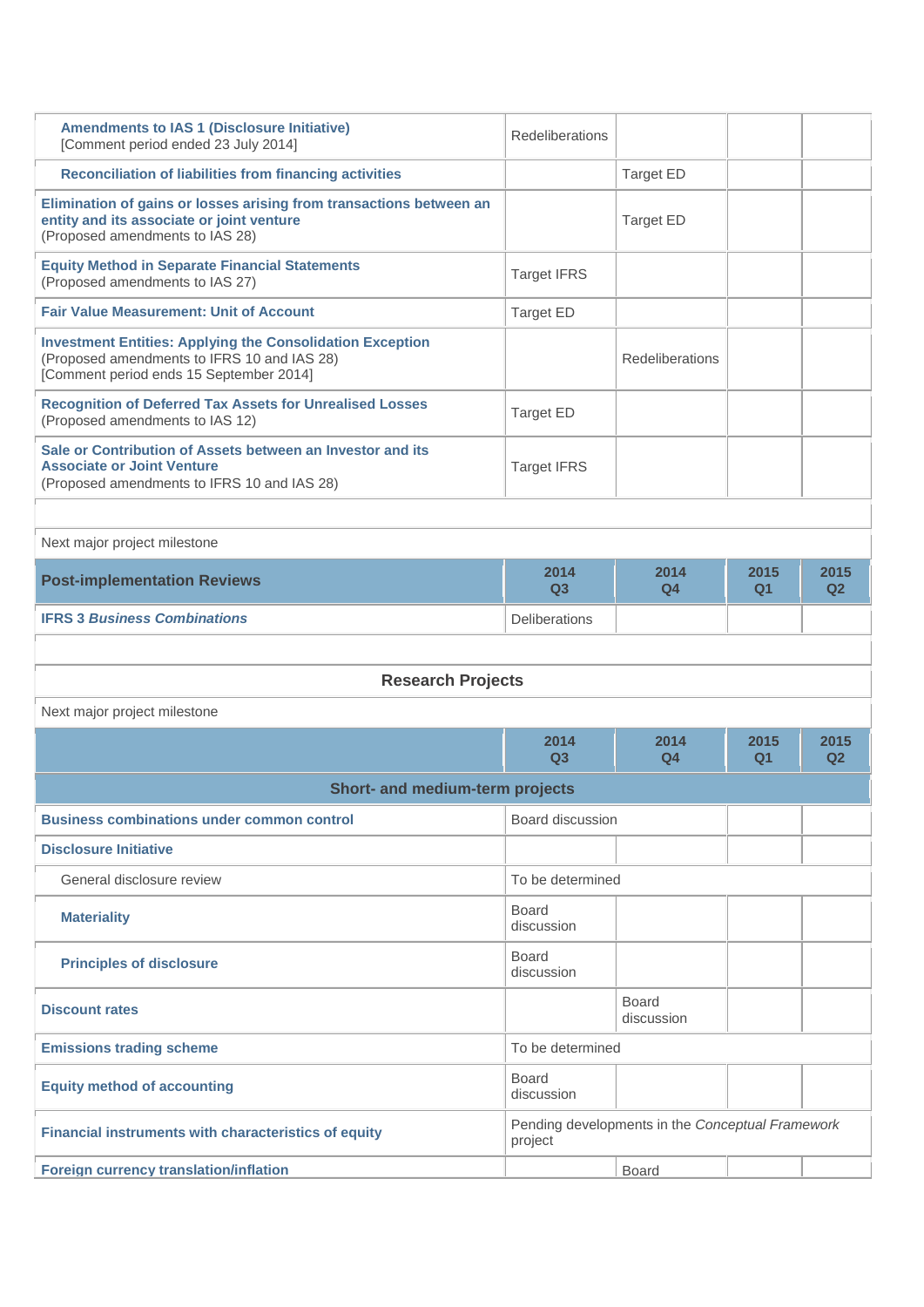|                                                                                                                                                                                                                                                                                                                                                                                                                                                       |                                                             | discussion            |                                                     |  |  |  |
|-------------------------------------------------------------------------------------------------------------------------------------------------------------------------------------------------------------------------------------------------------------------------------------------------------------------------------------------------------------------------------------------------------------------------------------------------------|-------------------------------------------------------------|-----------------------|-----------------------------------------------------|--|--|--|
| <b>Liabilities-amendments to IAS 37</b>                                                                                                                                                                                                                                                                                                                                                                                                               | Pending developments in the Conceptual Framework<br>project |                       |                                                     |  |  |  |
| <b>Rate-regulated Activities</b>                                                                                                                                                                                                                                                                                                                                                                                                                      | Target DP                                                   |                       |                                                     |  |  |  |
| <b>Longer-term projects</b>                                                                                                                                                                                                                                                                                                                                                                                                                           |                                                             |                       |                                                     |  |  |  |
| Extractive activities/Intangible assets/R&D activities                                                                                                                                                                                                                                                                                                                                                                                                |                                                             |                       |                                                     |  |  |  |
| Income taxes                                                                                                                                                                                                                                                                                                                                                                                                                                          |                                                             |                       |                                                     |  |  |  |
| <b>Post-employment benefits (including pensions)</b>                                                                                                                                                                                                                                                                                                                                                                                                  |                                                             |                       |                                                     |  |  |  |
| <b>Share-based payments</b>                                                                                                                                                                                                                                                                                                                                                                                                                           |                                                             |                       |                                                     |  |  |  |
| The IASB is developing its research capabilities—for further information see the Tommaso Padoa-Schloppa Memorial Lecture and<br><b>IASB Research Forum page</b>                                                                                                                                                                                                                                                                                       |                                                             |                       |                                                     |  |  |  |
|                                                                                                                                                                                                                                                                                                                                                                                                                                                       |                                                             |                       |                                                     |  |  |  |
| <b>Completed IFRS</b>                                                                                                                                                                                                                                                                                                                                                                                                                                 |                                                             |                       |                                                     |  |  |  |
| <b>Major projects</b>                                                                                                                                                                                                                                                                                                                                                                                                                                 | <b>Issued date</b>                                          | <b>Effective date</b> | Year that<br><b>PIR is</b><br>expected<br>to start* |  |  |  |
| <b>IFRS 9 Financial Instruments</b>                                                                                                                                                                                                                                                                                                                                                                                                                   | <b>July 2014</b>                                            | 1 January 2018        | <b>TBC</b>                                          |  |  |  |
| <b>IFRS 14 Regulatory Deferral Accounts</b>                                                                                                                                                                                                                                                                                                                                                                                                           | January 2014                                                | 1 January 2016        | <b>TBC</b>                                          |  |  |  |
| <b>IFRS 15 Revenue from Contracts with Customers</b>                                                                                                                                                                                                                                                                                                                                                                                                  | May 2014                                                    | 1 January 2017        | <b>TBC</b>                                          |  |  |  |
| *A Post-implementation Review normally begins after the new requirements have been applied internationally for two years, which is<br>generally about 30-36 months after the effective date.                                                                                                                                                                                                                                                          |                                                             |                       |                                                     |  |  |  |
|                                                                                                                                                                                                                                                                                                                                                                                                                                                       |                                                             |                       |                                                     |  |  |  |
| <b>Narrow-scope amendments</b>                                                                                                                                                                                                                                                                                                                                                                                                                        | <b>Issued date</b>                                          | <b>Effective date</b> |                                                     |  |  |  |
| IAS 32 Financial Instruments: Presentation-Offsetting Financial<br><b>Assets and Financial Liabilities</b><br>(Amendments to IAS 32)                                                                                                                                                                                                                                                                                                                  | December<br>2011                                            | 1 January 2014        |                                                     |  |  |  |
| <b>Investment Entities</b><br>(Amendments to IFRS 10, IFRS 12 and IAS 27)                                                                                                                                                                                                                                                                                                                                                                             | October 2012                                                | 1 January 2014        |                                                     |  |  |  |
| <b>Recoverable Amount Disclosures for Non-Financial Assets</b><br>(Amendments to IAS 36)                                                                                                                                                                                                                                                                                                                                                              | May 2013                                                    | 1 January 2014        |                                                     |  |  |  |
| <b>Novation of Derivatives and Continuation of Hedge Accounting</b><br>(Amendments to IAS 39)                                                                                                                                                                                                                                                                                                                                                         | <b>June 2013</b>                                            | 1 January 2014        |                                                     |  |  |  |
| <b>Defined Benefit Plans: Employee Contributions</b><br>(Amendments to IAS 19)                                                                                                                                                                                                                                                                                                                                                                        | November<br>2013                                            | 1 July 2014           |                                                     |  |  |  |
| <b>Annual Improvements 2010-2012</b><br><b>IFRS 2 Share-based Payment</b><br>$\bullet$<br><b>Definition of vesting condition</b><br>$\circ$<br><b>IFRS 3 Business Combination</b><br>$\bullet$<br>Accounting for contingent consideration in a<br>$\circ$<br>business combination<br><b>IFRS 8 Operating Segments</b><br>$\bullet$<br><b>Aggregation of operating segments</b><br>$\circ$<br>Reconciliation of the total of the reportable<br>$\circ$ | December<br>2013                                            | 1 July 2014           |                                                     |  |  |  |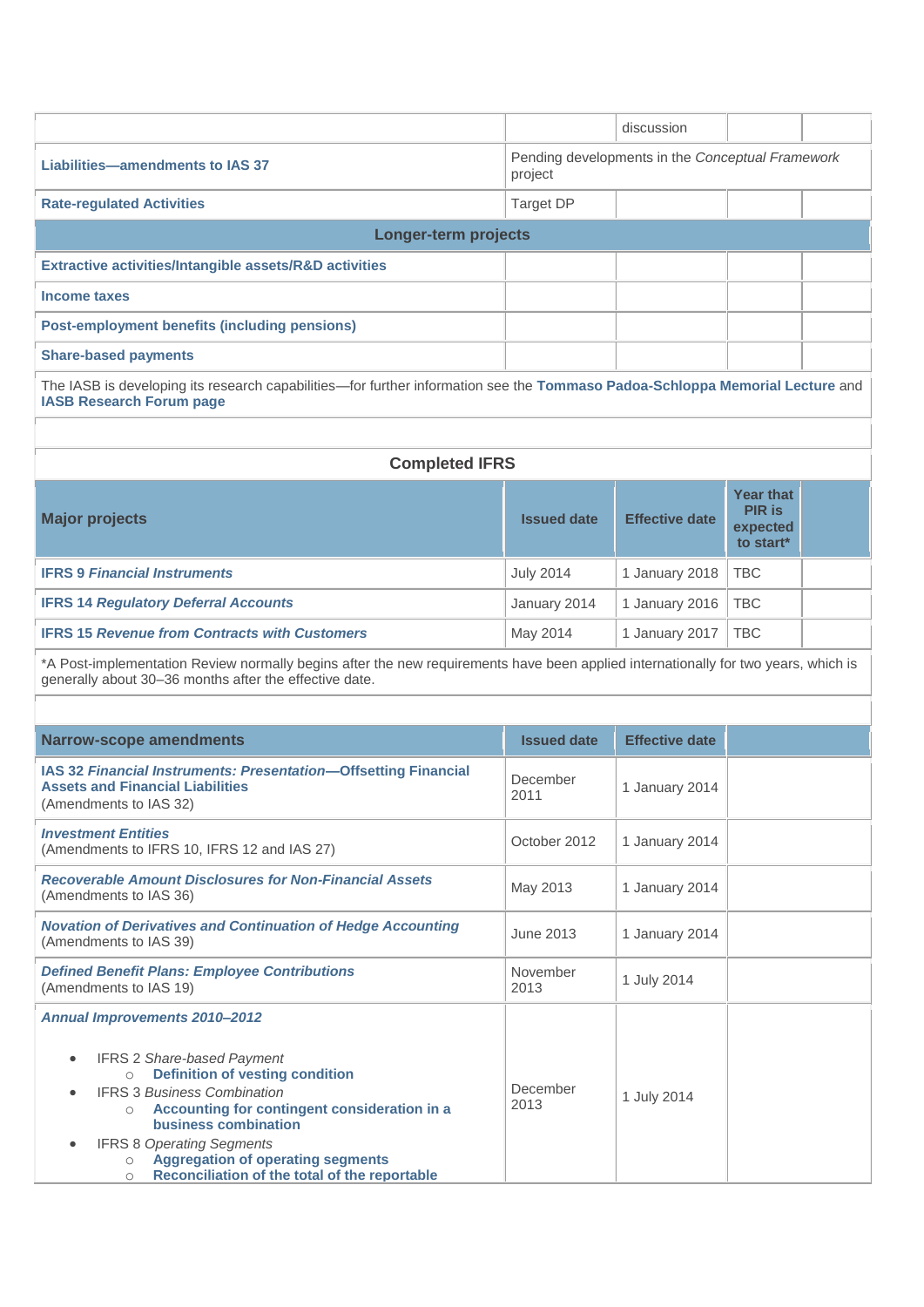| segments' assets to the entity's assets<br><b>IFRS 13 Fair Value Measurement</b><br>Short-term receivables and payables<br>$\circ$<br>IAS 16 Property, Plant and Equipment<br>Revaluation method-proportionate restatement of<br>$\circ$<br>accumulated depreciation<br>IAS 24 Related Party Disclosures<br>Key management personnel services<br>$\circ$<br>IAS 38 Intangible Assets<br>Revaluation method-proportionate restatement of<br>$\circ$<br>accumulated amortisation                                                                                                                |                    |                                     |      |  |  |
|-----------------------------------------------------------------------------------------------------------------------------------------------------------------------------------------------------------------------------------------------------------------------------------------------------------------------------------------------------------------------------------------------------------------------------------------------------------------------------------------------------------------------------------------------------------------------------------------------|--------------------|-------------------------------------|------|--|--|
| <b>Annual Improvements 2011-2013</b><br><b>IFRS 1 First-time Adoption of International Financial Reporting</b><br>$\bullet$<br><b>Standards</b><br><b>Meaning of 'effective IFRSs'</b><br>$\circ$<br><b>IFRS 3 Business Combinations</b><br><b>Scope exceptions for joint ventures</b><br>$\circ$<br><b>IFRS 13 Fair Value Measurement</b><br>Scope of paragraph 52 (portfolio exception)<br>$\circ$<br>IAS 40 Investment Property<br>Clarifying the interrelationship between IFRS 3 and<br>$\circ$<br>IAS 40 when classifying property as investment<br>property or owner-occupied property | December<br>2013   | 1 July 2014                         |      |  |  |
| <b>Accounting for Acquisitions of Interests in Joint Operations</b><br>(Amendments to IFRS 11)                                                                                                                                                                                                                                                                                                                                                                                                                                                                                                | May 2014           | 1 January 2016                      |      |  |  |
| <b>Clarification of Acceptable Methods of Depreciation and</b><br><b>Amortisation</b><br>(Amendments to IAS 16 and IAS 38)                                                                                                                                                                                                                                                                                                                                                                                                                                                                    | May 2014           | 1 January 2016                      |      |  |  |
| <b>Agriculture: Bearer Plants</b><br>(Proposed amendments to IAS 16 and IAS 41)                                                                                                                                                                                                                                                                                                                                                                                                                                                                                                               | June 2014          | 1 January 2016                      |      |  |  |
|                                                                                                                                                                                                                                                                                                                                                                                                                                                                                                                                                                                               |                    |                                     |      |  |  |
| <b>Interpretations</b>                                                                                                                                                                                                                                                                                                                                                                                                                                                                                                                                                                        | <b>Issued date</b> | <b>Effective date</b>               |      |  |  |
| <b>IFRIC 21 Levies</b>                                                                                                                                                                                                                                                                                                                                                                                                                                                                                                                                                                        | May 2013           | 1 January 2014                      |      |  |  |
|                                                                                                                                                                                                                                                                                                                                                                                                                                                                                                                                                                                               |                    |                                     |      |  |  |
| <b>Agenda consultation</b>                                                                                                                                                                                                                                                                                                                                                                                                                                                                                                                                                                    |                    |                                     |      |  |  |
| The IASB is committed to carrying out regular public agenda consultations to seek formal input on the strategic direction and overall<br>balance of our work programme. The feedback from our first formal consultation was published in December 2012.                                                                                                                                                                                                                                                                                                                                       |                    |                                     |      |  |  |
| Next major project milestone                                                                                                                                                                                                                                                                                                                                                                                                                                                                                                                                                                  |                    |                                     |      |  |  |
|                                                                                                                                                                                                                                                                                                                                                                                                                                                                                                                                                                                               | 2014               | 2015                                | 2016 |  |  |
| <b>Three-yearly public consultation</b>                                                                                                                                                                                                                                                                                                                                                                                                                                                                                                                                                       |                    | Initiate second<br>triannial public |      |  |  |

consultation